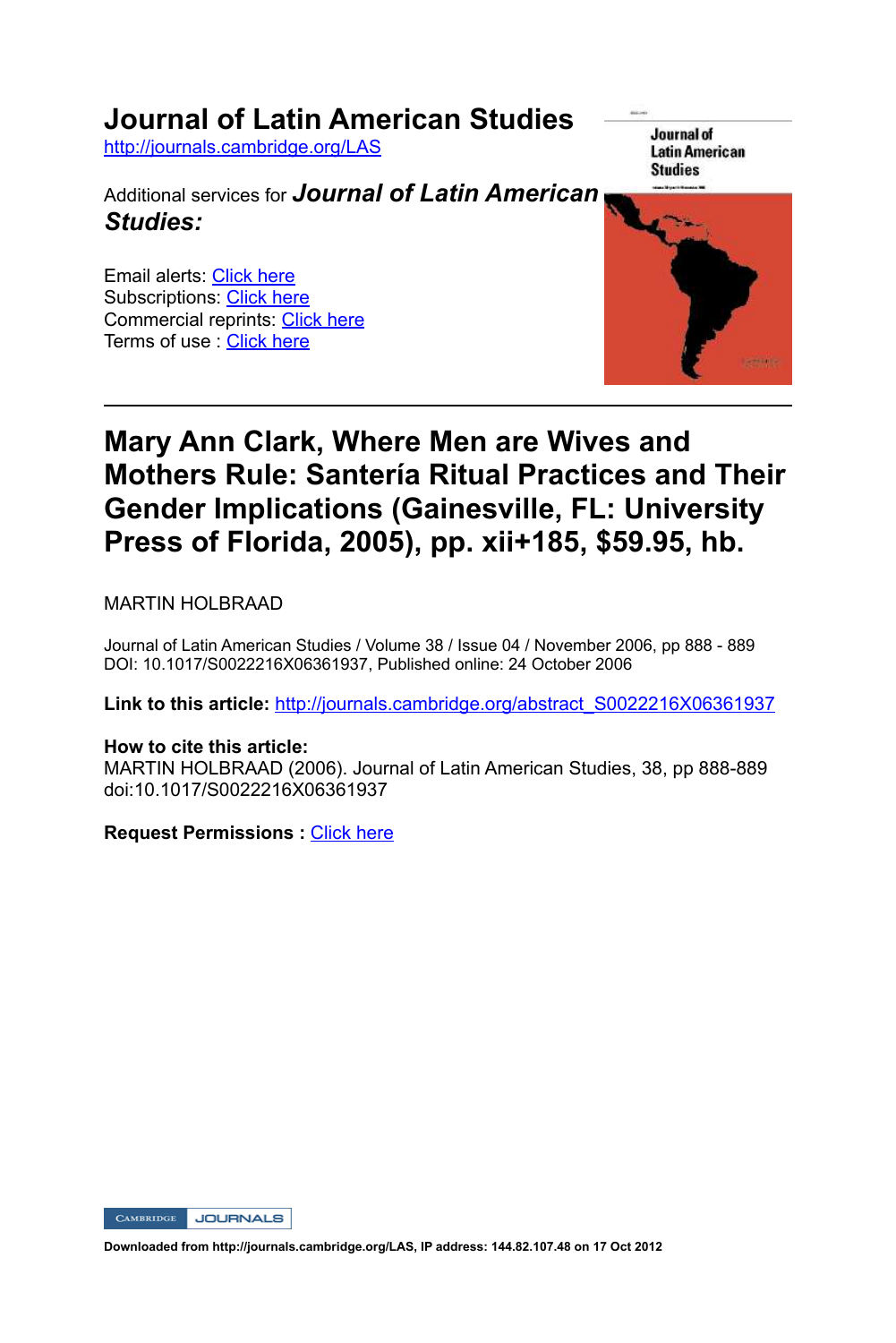J. Lat. Amer. Stud. 38 (2006). doi:10.1017/S0022216X06361937

Mary Ann Clark, Where Men are Wives and Mothers Rule: Santería Ritual Practices and Their Gender Implications (Gainesville, FL: University Press of Florida, 2005), pp.  $xii + 185$ , \$59.95, hb.

By definition, as one of the 'isms', feminism has an ambiguous position in academic research. While by no means incompatible in principle, as any politician will state, the demands of advocacy and of comprehension can be contrasting. So if feminists – just as Marxists or liberalists or 'activists' – are used to one criticism in academic circles it is that their position is too 'ideological', allowing the motivations of political advocacy to subsume and delimit the intellectual task of comprehension. On the other hand, the habitual response to this accusation is to dispute its 'hegemonic ' premise, namely that intellectual pursuits can somehow subsist in a neutral space beyond the tussles of political partisanship, as if to uphold the distinction between 'practice' and 'theory' as a theoretical axiom were not itself a political act.

These familiar debating positions appear less hackneyed when it comes to assessing the role of feminism in the study of 'non-Western' cultures, for here post-colonial sensibilities have made the moral stakes feel higher. As detractors of feminists point out, the conflict between politics and understanding becomes all the more perilous when political axes which are, like 'women's liberation', peculiar to Western modernity and are grounded in alien cultural contexts. The obvious risk here is that of cultural projection – 'ethnocentrically', as anthropologists say, reading one's own cultural preoccupations on to other people's (consider, for example, the ambivalence with which Muslim women often view some feminists' militant opposition to veiling or female circumcision). But again, feminists may respond that ethnocentrism can be the more insidious for being built into politically unreconstructed intellectual agendas. They can take much of the credit, for example, for rendering the study of gender central to the social sciences. To ignore the relevance of gender issues to all manner of social phenomena, they have long argued, makes social analysis prone to the old fallacy of assuming that society comprises first and foremost the affairs of men. Indeed, studying the different ways in which gender is organised in varied cultural contexts is a powerful tool for budging such inveterate assumptions, showing that what we take to be natural about men and women is just one among many alternative possibilities.

Mary Ann Clark's book on the role of gender in santería, a Cuban religious tradition with roots in West Africa, illustrates the potential of this approach, as well as some of its pitfalls. While not a polemic as such, the book proposes to use an analysis of gender in *santeria* to criticise the 'normative male perspective' of Western theology, namely the assumption that the default gender position of

JOURNALS

<http://journals.cambridge.org> Downloaded: 17 Oct 2012 IP address: 144.82.107.48